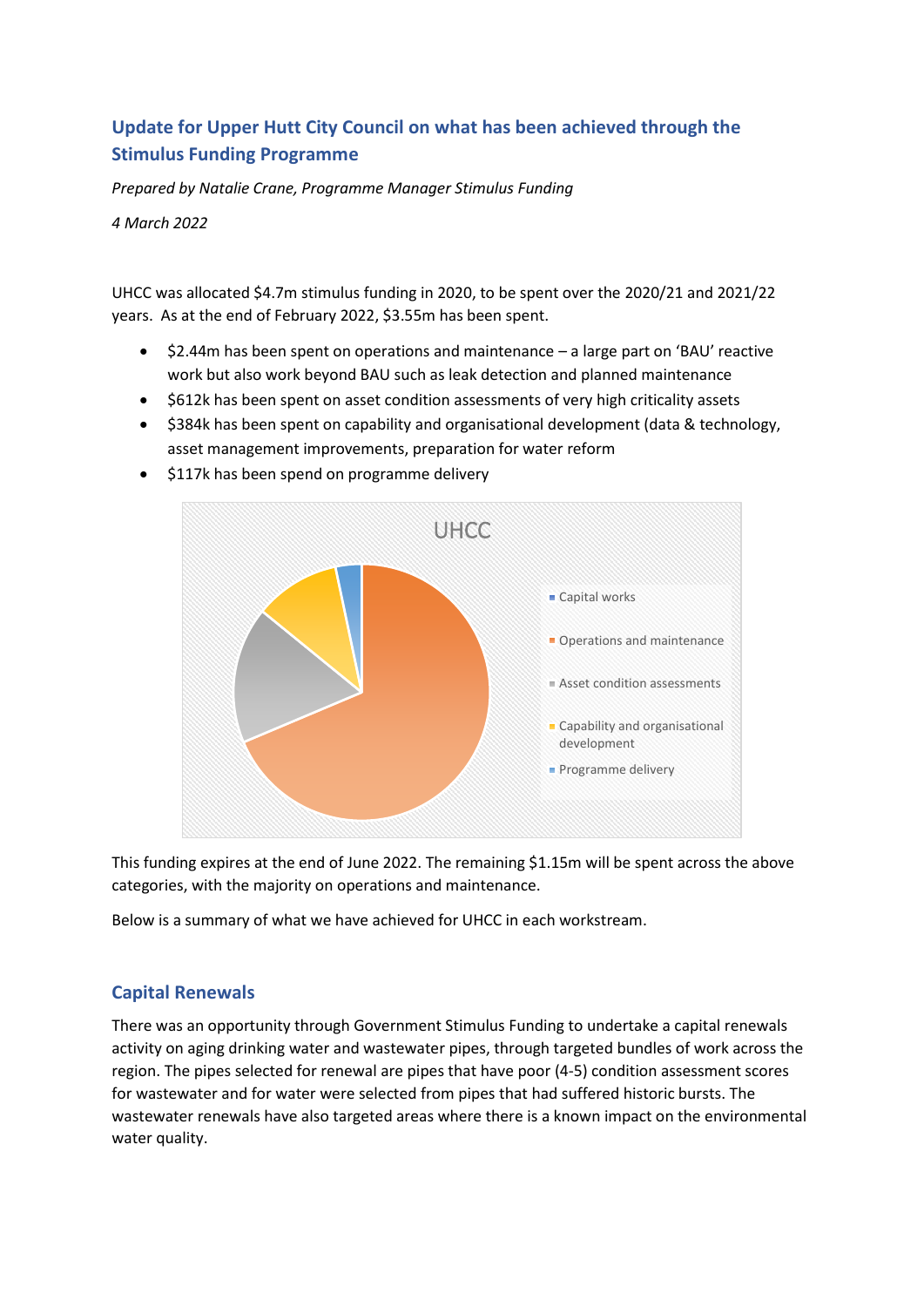To deliver the work efficiently and effectively the team trialled moving away from a project development model to an outcome development model with a fast-tracked prioritisation process. This involved providing a high-level problem statement, clear outcomes, and performance measure(s) of success. Integrated delivery teams made up of our contractor and consultant panels selected and developing bundles in liaison with COG and NET representatives. Due to the timing constraints of the Stimulus Funding the programme focused on low-risk renewals where engineering standards were readily available. The design information provided to contractors was minimised where possible, providing only overview or simplified plans. We have also used the programme to begin consolidating Wellington Water's library of standard design details and specifications, to save time in future design phases.

In May 2021 UHCC decided to fund these works directly through their capital programme. WWL has continued to report on the outcomes of this programme as the work was enabled through SFP. These figures are not included in the overview on the previous page.

The Renewals programme for UHCC commenced construction in late July and completed construction in November 2021. 320m of 63OD PE100 and 412m of 150mm dia watermain have been renewed.

#### Benefits

- The forecast kilometres of pipe laid has exceeded the programme target.
- The cost per metre is less than the Wellington Water baseline cost.
- The consultant fee percentage is less than 10%, BAU delivery is around 13.5%. The reduction in consultancy fee percentage, as well as increasing the budget available for construction of assets, frees up engineering resources to focus on more complex works.
- The use of trenchless technology has exceeded the BAU baseline. Trenchless technology significantly reduces the impact on the community during construction and reduces carbon use in the build. Trenchless technology can also reduce the construction programme and health & safety risks associated with heavy machinery movements and open excavations.
- The approach to delivery developed as part of this programme is adaptable and is planned to be used to deliver the six-year rolling programme incorporating more complex renewals and the potential for coordination with other utilities.
- This programme has resulted in improved collaboration and relationships between consultants and contractors as well as an increasing appreciation and understanding for each other's roles in delivery. The team approach has enabled a right person – right job mentality and given joint ownership for delivery to the consultants and contractors.

### **Asset Condition Assessments**

Asset condition information is critical to planning and prioritisation of maintenance and renewal activity. Stimulus funding gave councils the opportunity to significantly increase their investment into understanding of the health of Very High criticality assets across the region, as well as what measures are required to ensure they continue to maintain service to the community.

- The VHCA pumpstations are 95% complete with the balance being a few selected p/s switchboards that need to be assessed. About 50% of the UHCC pumpstation are assessed to have some assets in a poor or very poor condition
- Assessments of all the UHCC reservoirs is complete. About 5% of the UHCC reservoirs are assessed to be in a poor or very poor structural condition – in addition, individual aspects of a number of reservoirs need attention in regard to contamination and health and safety risks.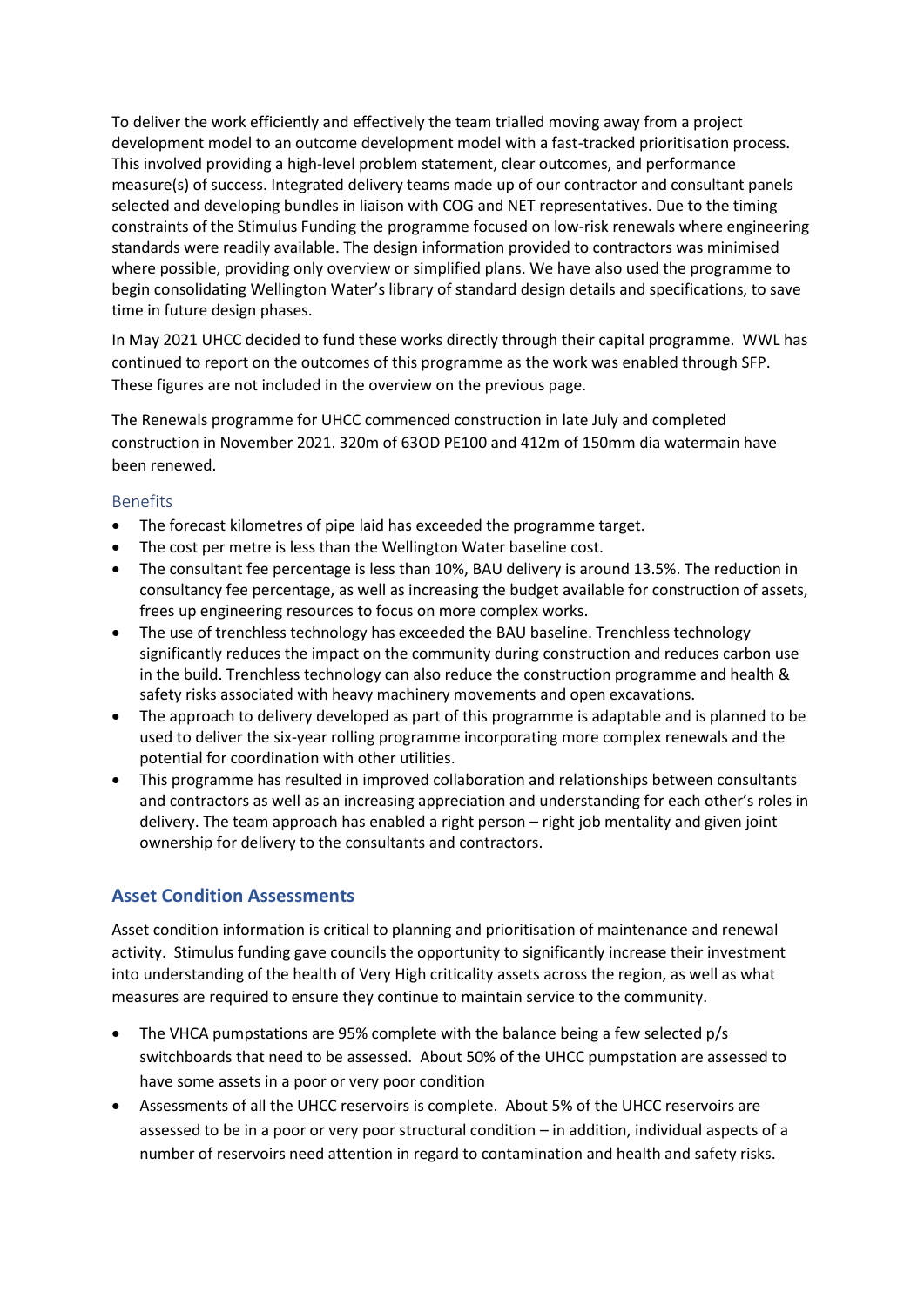Some good news here is that roof sealing works has now been completed on several reservoirs to address some of these contamination risk issues, refer Water Safety Priorities below.

- Inspection and assessment of the pipes are progressing steadily with about 80% of the pipes across the full network that were scheduled for inspection have been inspected (note this schedule is about half the number of kms of pipes that have been desktop assessed and therefore physical inspections are focussed on the higher risk older pipes). While it varies by water about 10% of the UHCC VHCA pipes are assessed to be in a poor or very poor condition – at this point this is largely based on desktop condition assessments.
- Challenges with the pressure pipes means alternative technologies are now being worked through. The end result is pressure pipes will be under represented in the physical based assessments so there will be more reliance on desktop assessments for these pipes. Covid permitting, site works for scheduled pipe inspections are programmed for completion in March/April with data interpretation and finalised condition assessment remaining to be completed this financial year. While it is still early days the revised assessments based on physical pipe inspections is confirming the desktop based inspection completed last year.
- There are some assets (e.g. cast iron wastewater rising mains) that are not part of the VHCA assessment programme because we have enough evidence to confirm that they should be programmed for replacement as soon as possible.
- We have expanded the VHCA programme to incorporate some more specialised inspections of VHCA assets within our wastewater treatment plants. These assessments, including at Seaview WWTP, are underway and should be finalised by April.
- We have begun work on incorporating the VHCA findings into the LTP capex programme. Funding availability and industry capacity will likely be constraints on how quickly the poorer condition assets can be remediated, but the new information about their state and what we've learnt from the data gathered to date helps in the condition assessment prioritisation process.
- We are undertaking a study of the capacity and future investment needs of the Seaview Wastewater Treatment Plant. Sampling has been completed, and a calibrated process model is being currently being built.

#### **Next steps**

- Condition assessment scores will help to prioritise repairs and replacements within the forward work programme.
- An ongoing programme of condition assessments is being established, funded by LTP opex. This will continue to work through the very high criticality assets, then progressively work through the high and eventually less critical assets.
- There is a strong case to support increased condition assessment as, on one hand, the condition data can support stretching the life of an older asset in good condition past what would be its expected life and, on the other hand, the data supports early invention to avoid costly and high profile unexpected/premature failures.

#### **Maintenance**

The additional Stimulus funding for maintenance has allowed WWL to absorb the increasing number of faults and increasing costs of responding to them in the 2020/21 and 2021/22 financial years.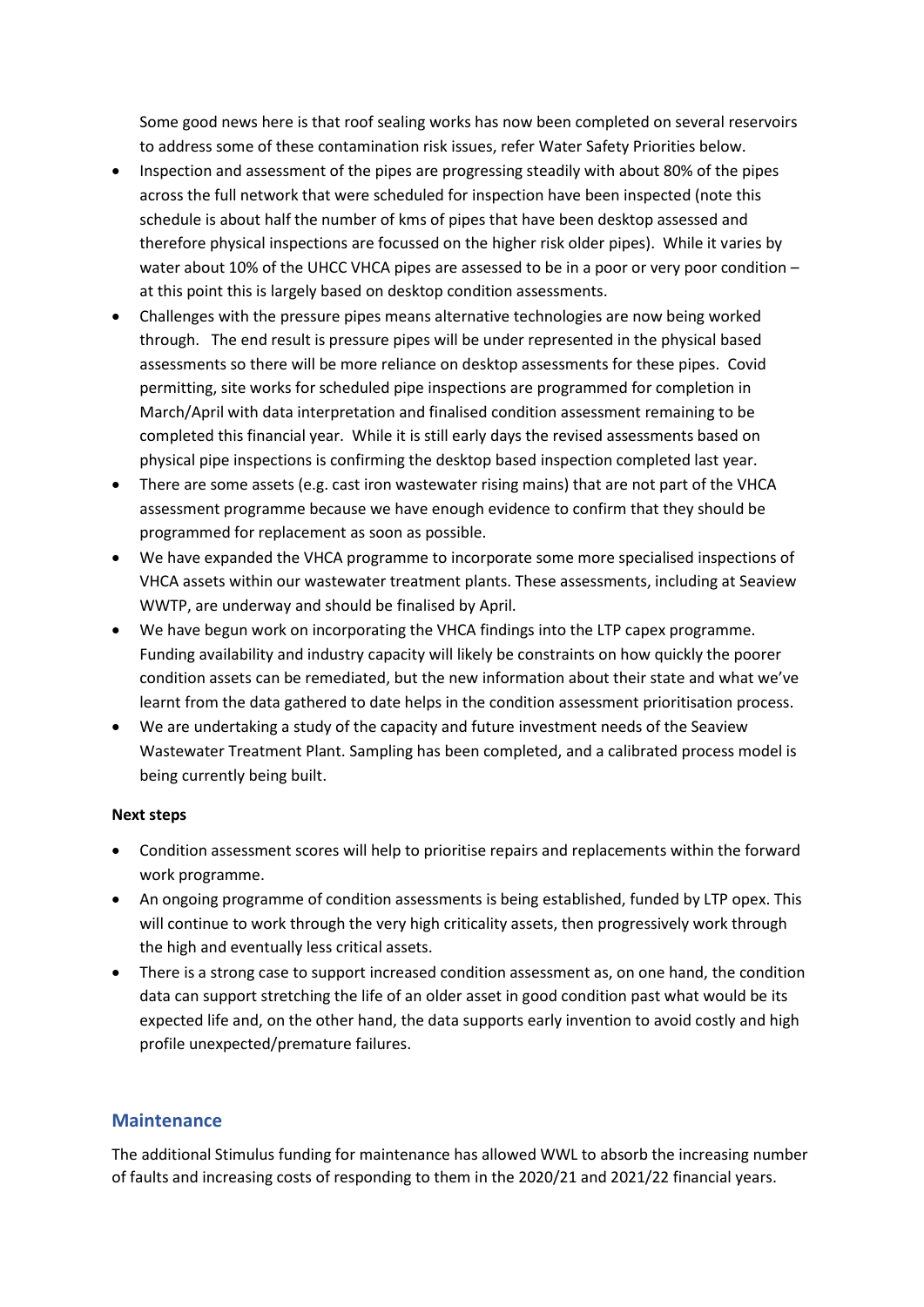In addition to reactive maintenance, there has been a focus on building our capability: Incident response and management; Planned maintenance; Minor Reactive Capex renewals.

The purchase of capital equipment is a critical component in helping build our response capability and becoming less reliant on external contractors to supply some of the more basic response equipment. Emergency pumps to help manage stormwater events for vulnerable residents and flusher units for our prime daily activities in the drainage area are examples of where it is more responsive and cost effective to have our own gear.

In addition to equipment two full time positions were created in the customer planning group to ensure that the group's incident management and the longer residual post event capability was enhanced, while maintaining our ability to function in our normal daily activities and not drop the ball while the event management is in progress.

### **Business Improvement Programme**

The Business Improvement Programme aims to lift organisational capability in a number of areas. These include:

- Asset Management Stream: Improvements to WWL's asset management systems (people, processes, tools) to provide accurate, assured and timely data to enable better business decision-making. This includes development of the Wellington Water Asset Management Information system (Maximo) environment. Detailed design and functional workshops have outlined the key elements for the planning the platform configuration and build.
- Ready for Regulation & Risk/Assurance Stream: Addresses the immediate risks in the Water Treatment Plants regarding Processes, Standard Operating Procedures and an assurance framework for these, and sets up WWL to comply with requirements of Taumata Arowai, including development of source water risk management plans and management of backflow risks.
- Data & Digital Stream: The Data & Digital stream includes work on: Governance and Architecture, Enabling Processes & Practices, Core Capabilities and Skills & Competencies to address the critical risks in the Data and Digital domain. The top priority is to improve WWL's ability to repel and recover from cybersecurity attacks. Cyber vulnerability assessments have been completed and work is underway on the immediate actions required to reduce the chance of successful cyber attack. In the data and analytics space the focus is on ensuring quality data for decision-making, starting with addressing gaps in required data and ensuring core data management practices are in place.
- Carbon roadmap: We are looking to develop the set of investments needed to most effectively reduce the greenhouse gas emissions from the region's water services operations. This includes updating the emissions inventory we completed for the 2017/18.
- Digital strategy and vision: Data, analytics and digital technologies are expected to take an everincreasing role in the delivery of the water services and our three waters strategy. With this project we are developing over-arching principles and architecture to ensure we focus on the right elements and are integrating them in a consistent and enduring manner.

### **Leakage Management**

Through this workstream WWL has increased its capacity to identify and repair leaks, and is improving the process by which we do this. One of the aims of the work was to reduce minimum night flows compared month-by-month with the previous year – we have achieved this for some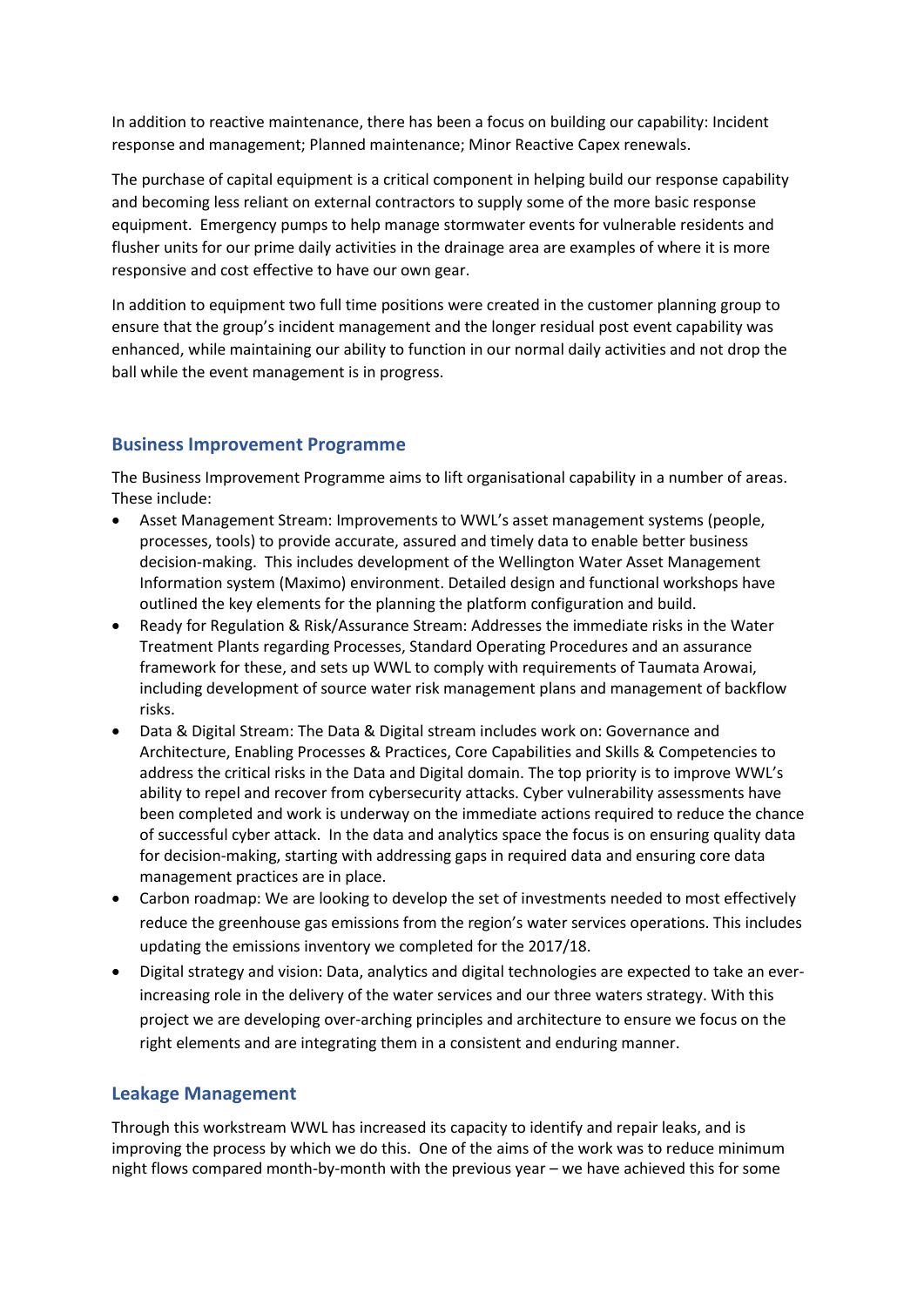months but on the whole we continued to see this figure rise despite the additional investment and activity.

The **proactive leak detection and repair programme** is active, with additional trucks and equipment purchased. There were 276 leaks detected and 323 repaired in UHCC to date. Contractors are working on both proactive and reactive leak repairs with an increase in number of leaks across the region being observed. We have hired a Leak Detection Technical Advisor and a Customer Hub administrator.



**Drinking Water Leakage Detection and Repair Process:** Using information from (existing) District Area Meters and (new) Small Area Monitors to automate Minimum Night Flows trends in various DMAs, and to establish, develop and document our end-to-end leak detection and repair process in Upper Hutt (as a Pilot), in order to identify areas for future improvements.

**Household Smart Meters Trial:** Proof-of-concept for the use of smart household water meters to test new technology in relation to water consumption monitoring and leakage detection, as well as associated consumer behavioural change. This is underway in Greytown.

### **Water Safety Priorities**

Priority initiatives were identified from Wellington Water's regional Water Safety Plan. Investments are focused on improving water safety and quality, mitigating risks of reservoir contamination, purchasing equipment to provide more effective water quality monitory and improvement, and are steps towards being able to meet anticipated water regulation requirements.

In UHCC, we have completed three reservoir roof repairs (Cruickshank 2, Timberlea and Trentham 2 reservoirs). These involve application of sealant to the roof which stops surface water from entering through cracks. Improvements in the water quality of the completed reservoirs is already apparent, and it extends their useable life.